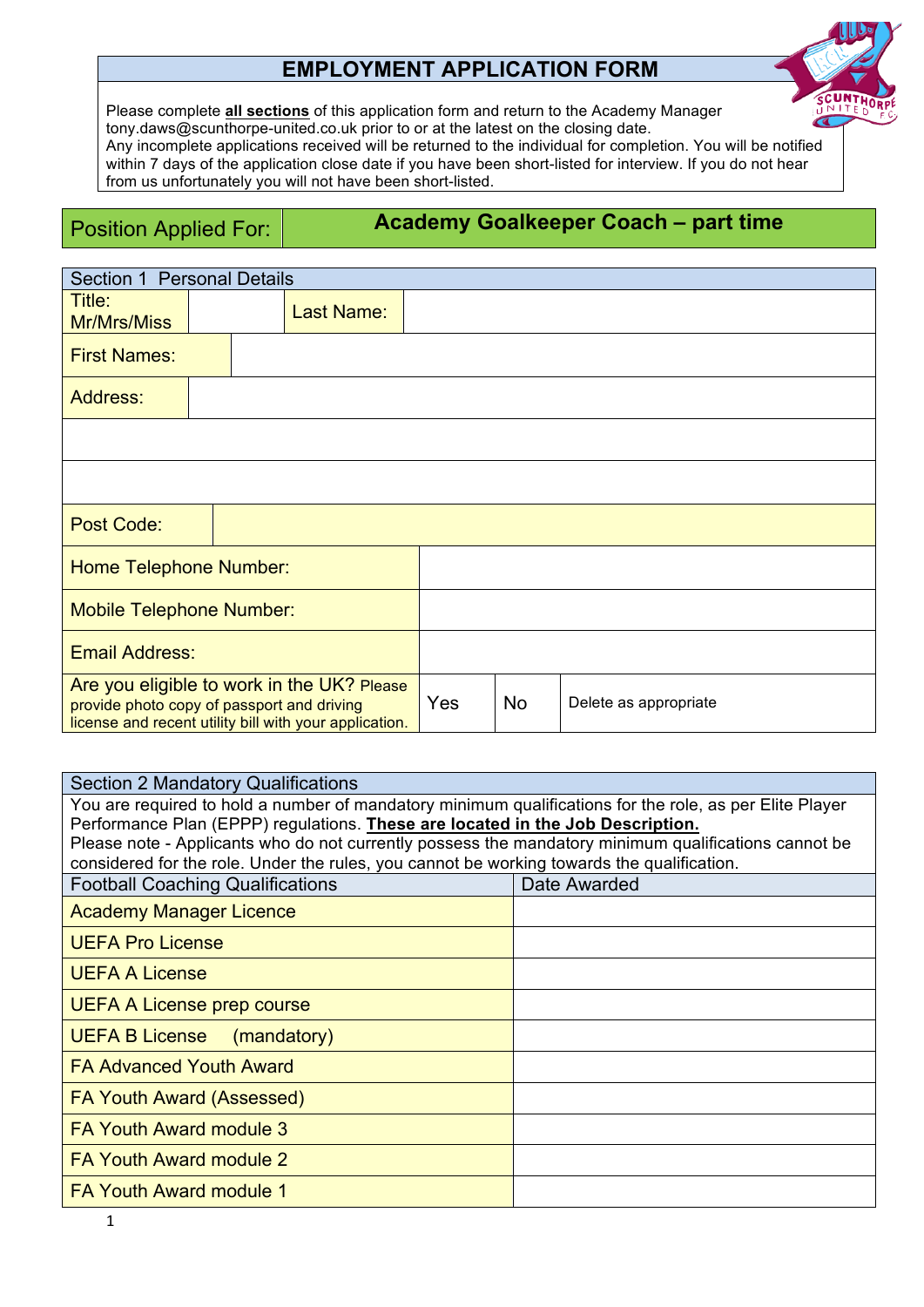| FA Developing Defenders - position specific award        |                                                |                                                 |
|----------------------------------------------------------|------------------------------------------------|-------------------------------------------------|
| FA Developing Midfielders - position specific award      |                                                |                                                 |
| FA Developing Strikers - position specific award         |                                                |                                                 |
| <b>UEFA A Gk License</b>                                 |                                                |                                                 |
| <b>UEFA B Gk License (mandatory)</b>                     |                                                |                                                 |
| <b>FA Tutor (indicate level)</b>                         |                                                |                                                 |
| Medical and other associated qualifications              |                                                |                                                 |
| Psychology for football 1-5 (state level)                |                                                |                                                 |
| <b>Basic First Aid For Sport (BFAS)</b>                  |                                                |                                                 |
| Intermediate First Aid For Sport (IFAS)                  |                                                |                                                 |
| Advanced resuscitation and emergency aid (AREA)          |                                                |                                                 |
| Member of Health Professionals council (HPC)             |                                                |                                                 |
| <b>Chartered Physiotherapist</b>                         |                                                |                                                 |
| <b>Sports Science degree</b>                             |                                                |                                                 |
| <b>FA Fitness trainers award</b>                         |                                                |                                                 |
| <b>FA Safeguarding Children Workshop</b>                 |                                                | Insert certificate<br>number and expiry<br>date |
| <b>Enhanced Disclosure and Barring certificate (DBS)</b> |                                                | Insert certificate<br>number and expiry<br>date |
| <b>Member of FA Licensed Club</b>                        | Insert membership<br>number and expiry<br>date |                                                 |
| Any Other Relevant Qualifications & Training             |                                                |                                                 |
| Qualification                                            |                                                | <b>Date Awarded</b>                             |
|                                                          |                                                |                                                 |
|                                                          |                                                |                                                 |

| Section 3 Academic Education (i.e. School/College/University) |                            |                  |                            |  |
|---------------------------------------------------------------|----------------------------|------------------|----------------------------|--|
| Dates attended                                                | <b>Name of Institution</b> | Qualification(s) | <b>Level/Grade Awarded</b> |  |
|                                                               |                            |                  |                            |  |
|                                                               |                            |                  |                            |  |
|                                                               |                            |                  |                            |  |
|                                                               |                            |                  |                            |  |
|                                                               |                            |                  |                            |  |
|                                                               |                            |                  |                            |  |
|                                                               |                            |                  |                            |  |
|                                                               |                            |                  |                            |  |
|                                                               |                            |                  |                            |  |
|                                                               |                            |                  |                            |  |
|                                                               |                            |                  |                            |  |
|                                                               |                            |                  |                            |  |
|                                                               |                            |                  |                            |  |
|                                                               |                            |                  |                            |  |
|                                                               |                            |                  |                            |  |
|                                                               |                            |                  |                            |  |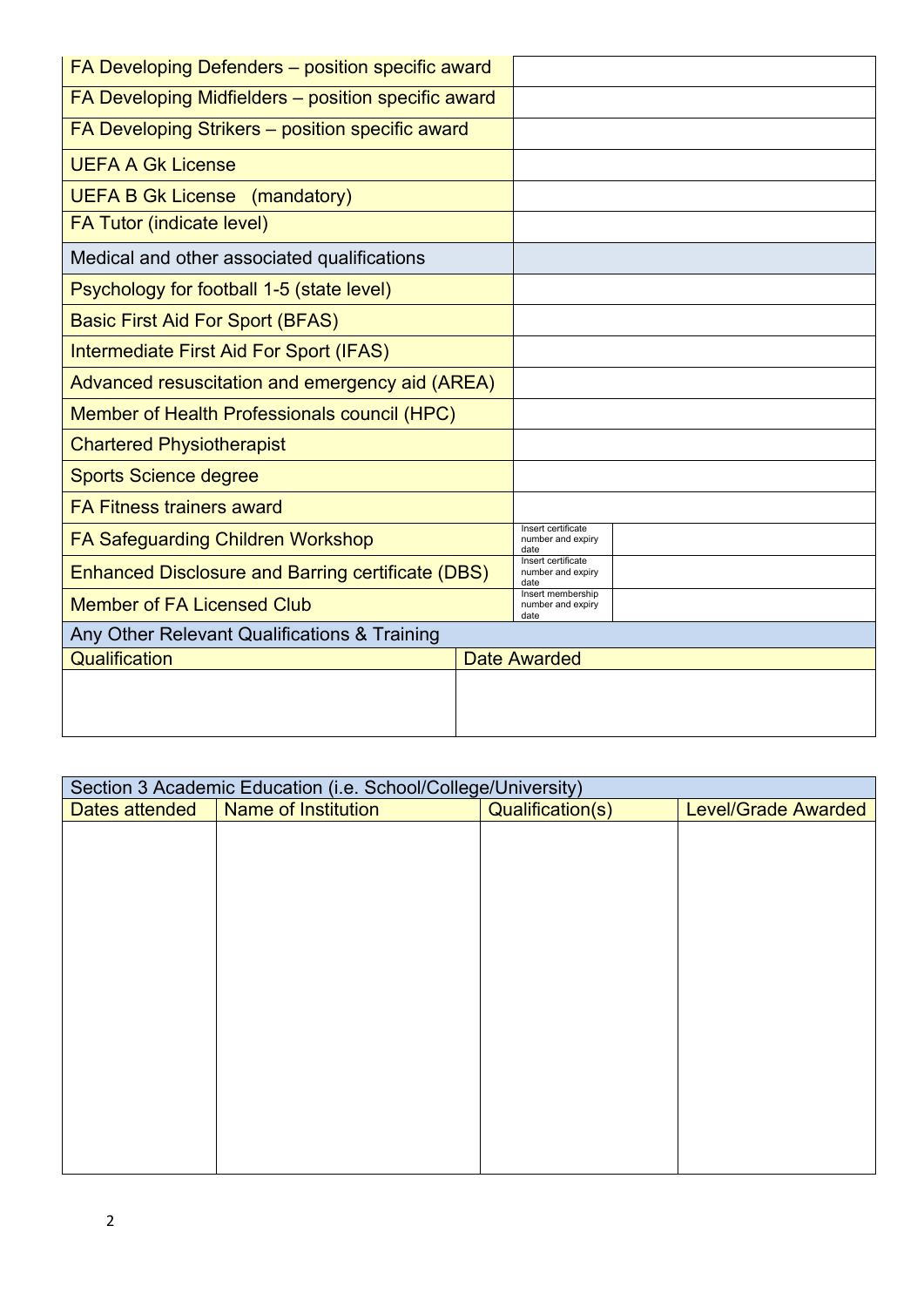| Section 4 General Employment & Football Coaching Employment History (Most recent first) |               |                    |                   |                               |                   |
|-----------------------------------------------------------------------------------------|---------------|--------------------|-------------------|-------------------------------|-------------------|
| Name and<br><b>Address of</b>                                                           | Date<br>From: | <b>Date</b><br>To: | <b>Job Title:</b> | <b>Main Responsibilities:</b> | <b>Reason for</b> |
| <b>Employer</b>                                                                         | (MM/YY)       | (MMYY)             |                   |                               | Leaving:          |
|                                                                                         |               |                    |                   |                               |                   |
|                                                                                         |               |                    |                   |                               |                   |
|                                                                                         |               |                    |                   |                               |                   |
|                                                                                         |               |                    |                   |                               |                   |
|                                                                                         |               |                    |                   |                               |                   |
|                                                                                         |               |                    |                   |                               |                   |
|                                                                                         |               |                    |                   |                               |                   |
|                                                                                         |               |                    |                   |                               |                   |
|                                                                                         |               |                    |                   |                               |                   |
|                                                                                         |               |                    |                   |                               |                   |
|                                                                                         |               |                    |                   |                               |                   |
|                                                                                         |               |                    |                   |                               |                   |
|                                                                                         |               |                    |                   |                               |                   |
|                                                                                         |               |                    |                   |                               |                   |
|                                                                                         |               |                    |                   |                               |                   |
|                                                                                         |               |                    |                   |                               |                   |
|                                                                                         |               |                    |                   |                               |                   |
|                                                                                         |               |                    |                   |                               |                   |

Section 5 Please explain what is your Playing Philosophy In no more than 250 words, please summarise your philosophy on player development;

What percentage would you equate to player development being most important and the reasons why?

What percentage would you equate to winning being most important and the reasons why?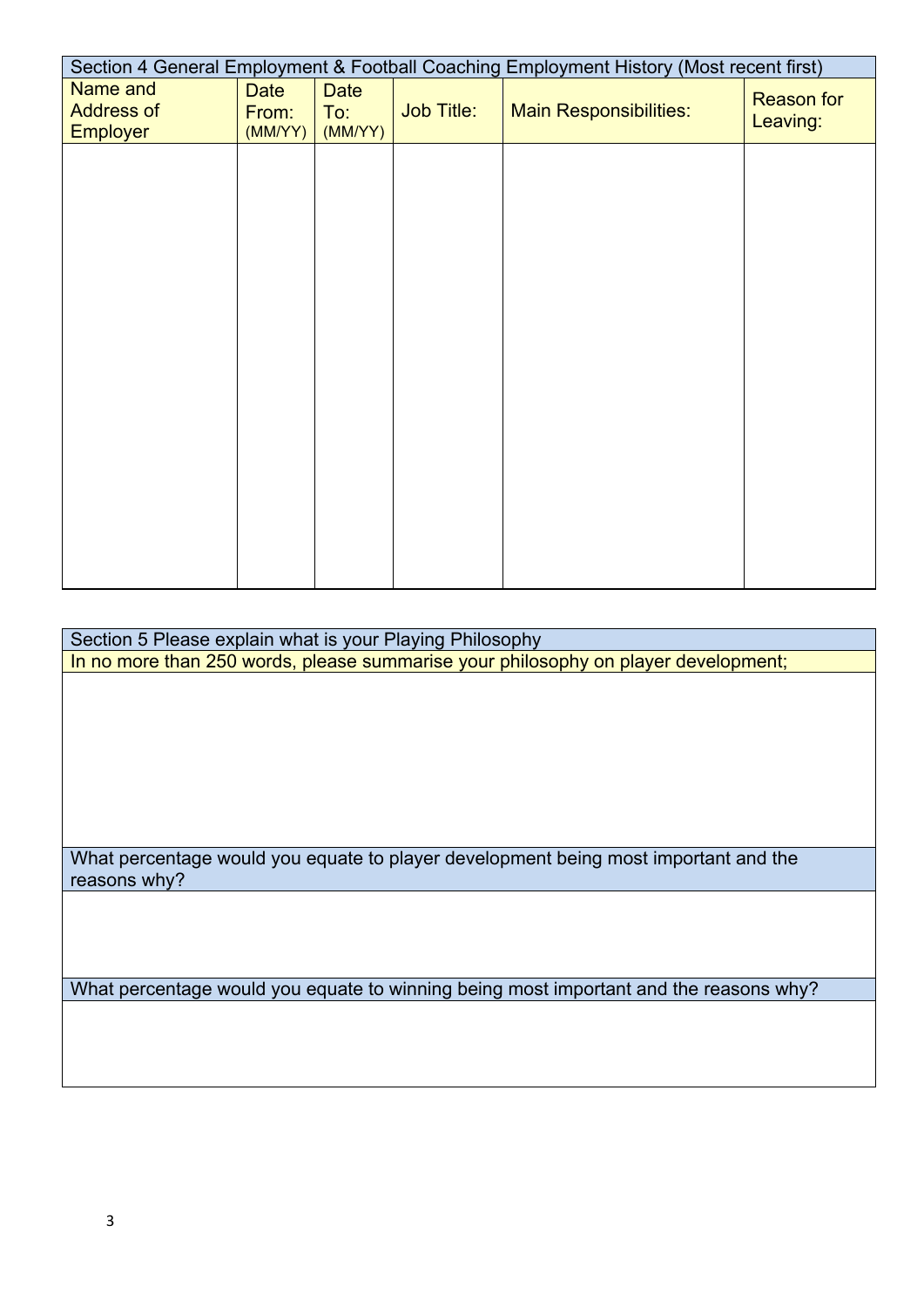#### Section 6 References

Please give the names and addresses of your two most recent employers (if applicable) or your most recent employer and a personal referee. If you are unable to do this, please clearly outline who your referees are. Please note that references will only be sought should we be giving serious consideration to employing you.

| Reference 1      | Reference 2          |  |
|------------------|----------------------|--|
| Name:            | Name:                |  |
| Position:        | Position:            |  |
| Organisation:    | Organisation:        |  |
| Relationship:    | <b>Relationship:</b> |  |
| Address:         | <b>Address:</b>      |  |
| Post Code:       | <b>Post Code:</b>    |  |
| <b>Telephone</b> | <b>Telephone</b>     |  |
| Number:          | Number:              |  |
| Email:           | Email:               |  |

## Section 7 BAME Declaration The EFL has introduced positive action measures aimed at tackling the under-representation of coaches and managers from Black, Asian and Minority Ethic (BAME) backgrounds. New regulations require clubs to shortlist at least one suitably qualified BAME candidate (where an application has been received) for all roles in Academy football that require a UEFA A or UEFA B Licence: Do you consider your ethnicity to fall within one of the following definitions? • **Black** • **Asian** Yes  $|N_0|$  Delete as appropriate

**Other Minority Ethnic (i.e. from** any other ethnic group that is not 'White British').

## Section 8 Declaration

I confirm that the information provided in this application form is truthful and accurate. I have omitted no facts that could affect my employment. I understand that any false misleading statements could place any subsequent employment in jeopardy. I understand that any employment entered into is subject to documentary evidence of my right to work in the UK and satisfactory references. I expressly consent to personal data contained within this form being recorded for the purposes of assessing suitability for the post and may form the basis of any subsequent personnel file.

Signed: Signed: Signed: Particular Contract of the Contract of the Date: Particular Contract of the Date:

Scunthorpe United Football Club undertakes that it will treat any personal information that you provide to us, or that we obtain from you, in accordance with the requirements of the Data Protection Act 1998.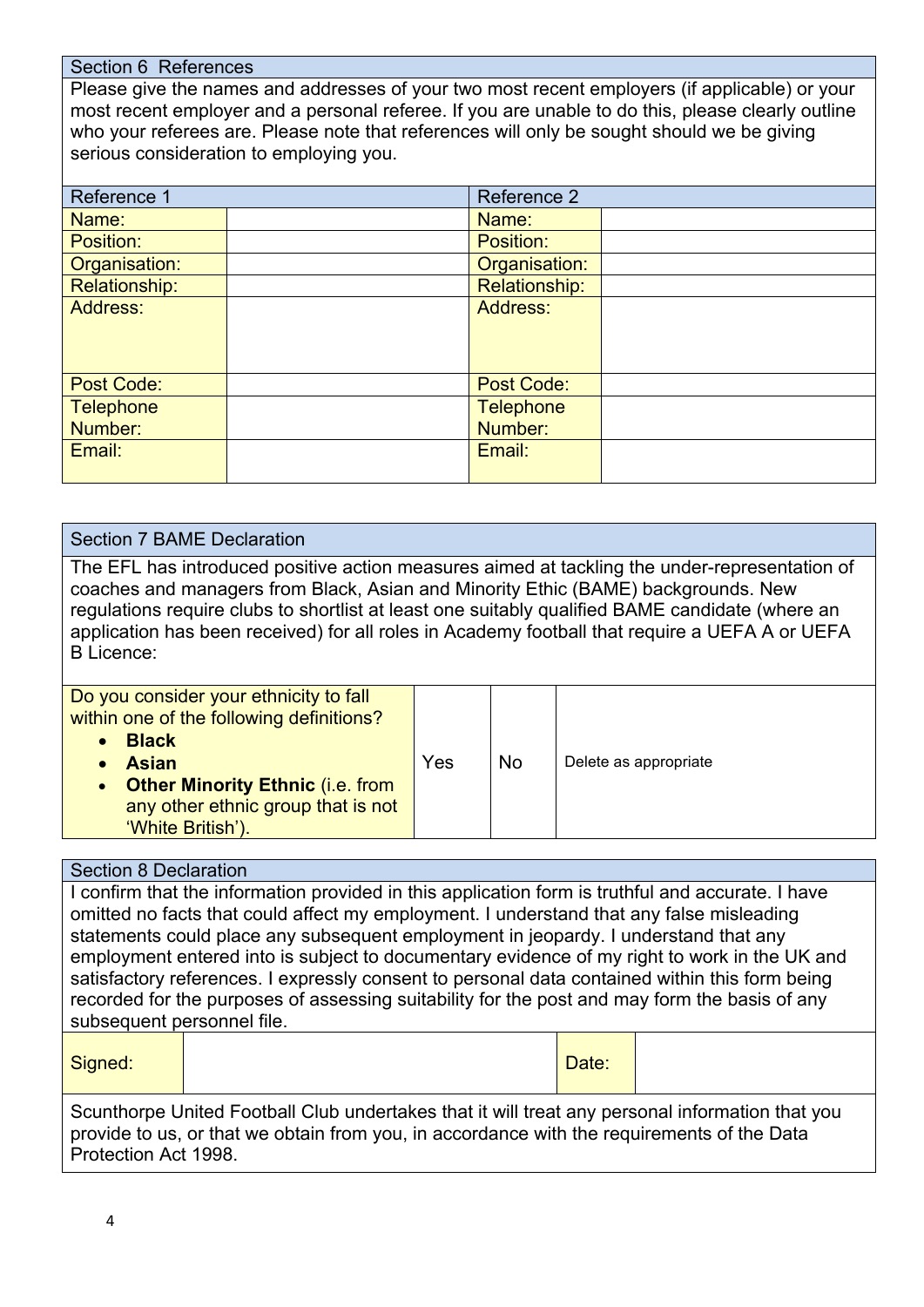Section 9 Self Declaration - Rehabilitation of Offenders Act.

**Scunthorpe United Football Club** is committed to safeguarding and promoting the welfare of children and young people and expects all those staff and volunteers to share this commitment. This role involves the supervision of and work with children and young people. This role will required an Enhanced Criminal Records Check (CRC) through the Disclosure and Barring Service (DBS) and clearance for work in football by The FA. As such this post is exempt for the rehabilitation of Offenders Act (1974) and the applicant must disclose all previous convictions including spent convictions. The definition of 'Spent Convictions' has recently changed and information on the list of offences that will never be filtered from a criminal records check can be found at:

https://www.gov.uk/government/publications/dbs-list-of-offences-that-will-never-be-filtered-from-acriminal-record-check

- 1. Have you ever been convicted of any type of criminal offence whatsoever or have you ever had a conviction or bind-over order? YES / NO
- 2. Is a prosecution pending related to children, or any offence involving violence of any nature or drug related or sexual offences? YES / NO
- 3. Are you a person known to any Social Services Department as being an actual or potential risk to children? YES / NO
- 4. Have you ever been disqualified or prohibited from fostering children or had your rights or powers in respect of any child vested in or assumed by a Local Authority or had a child ordered to be removed from your care?

*If the answers to any of the above questions is YES, you must supply full details, in confidence, with this form.*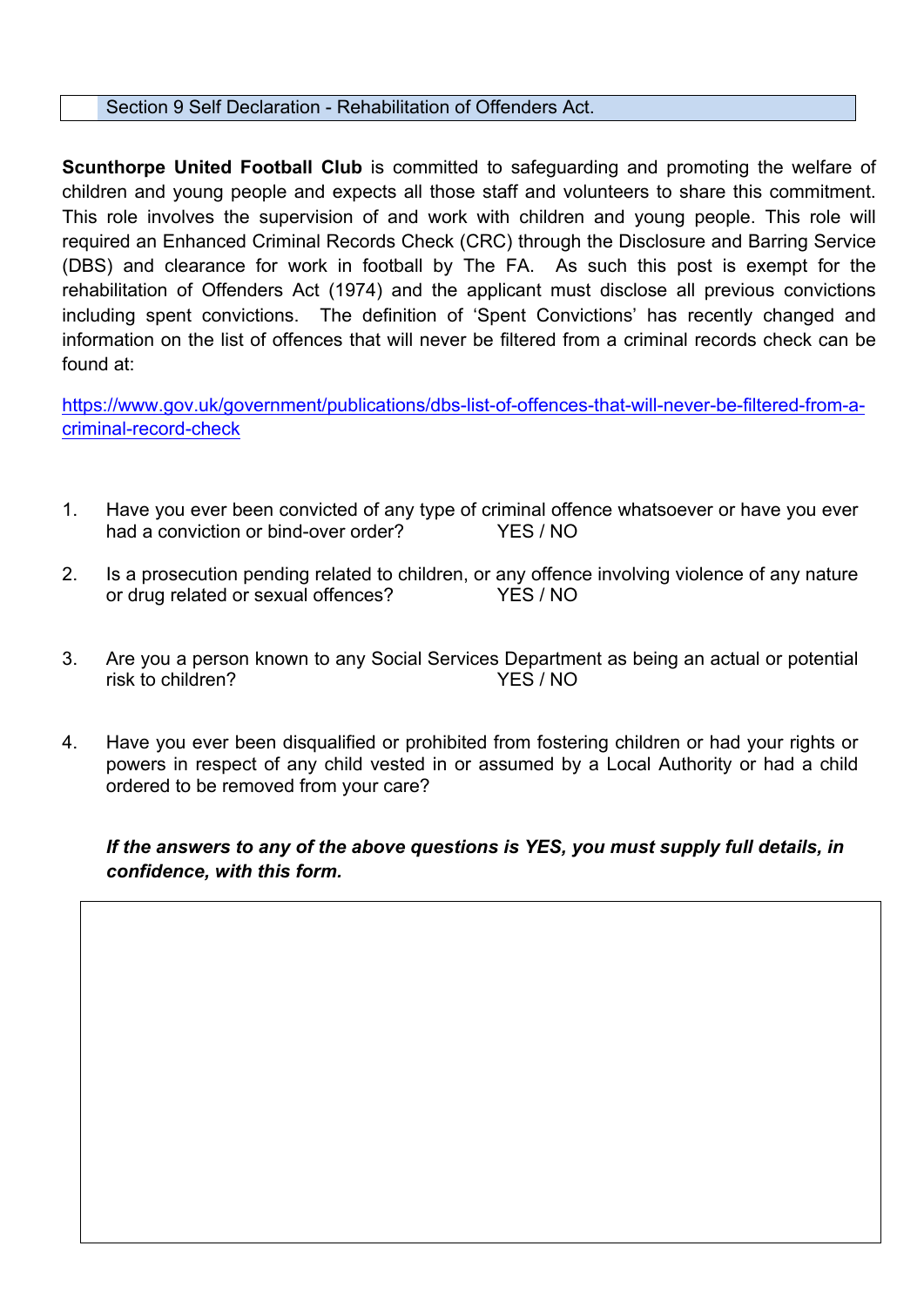I have read and understand the notes regarding completion of this form. I hereby consent to the appropriate level of Disclosure and Barring check and consent to provide The FA CRB with information and documentation as required by them and to provide a copy of my DBS/CRC disclosure with the appropriate person at the club and to support ensure that both can make a suitability/employment decision regarding my work with children.

I understand that the results of employment decision regarding this information and the DBS Disclosure will be recorded in my personnel file in line with The Data Protection Act 1998.

I understand that I must notify the Academy immediately of any matter relating to a question above (including any change in the details) during the term of my employment/volunteering with the club. I understand if I have knowingly provide false or misleading information on this or any recruitment documentation that I may be subject to disciplinary procedures or dismissal.

I understand that I have a right of access to information held on me and other rights under The Data Protection Act 1998.

## **Section 10 Privacy Notice**

Scunthorpe United Football Club take your privacy very seriously. This Privacy Notice sets out how we use and look after personal information we collect from you. We are the data controller, responsible for the processing of any personal data you give us. We take reasonable care to keep your information secure and to prevent any unauthorised access to or use of it.

You have provided personal information in this application form. Scunthorpe United FC will only use your personal data for the purpose it has been specifically provided, in the application process for the recruitment for an Academy vacancy. We will only share your data with staff that are part of the recruitment process, data shared with the EFL under Section 7 of this application form will be anonymised. If you are not successful your data will be deleted once the recruitment process is completed, subject to you providing your consent for us to keep your details on record for a further 12 months, please tick the box below if you would like us to do this.

## **I would like my application form and CV to be held on file for 12 months to be considered for any similar roles that the Academy may recruit for. Tick here**

If you are successful in the application we will keep your data on record whilst you continue to be an employee of the Club and will delete this data seven years after the end of the financial year in which you cease to be an employee. We may need to retain some personal data for longer for legal or regulatory purposes.

As a data subject, you may have the right at any time to request access to, rectification or erasure of your personal data; to restrict or object to certain kinds of processing of your personal data, including direct marketing; to the portability of your personal data and to complain to the UK's data protection supervisory authority, the Information Commissioners Office about the processing of your personal data.